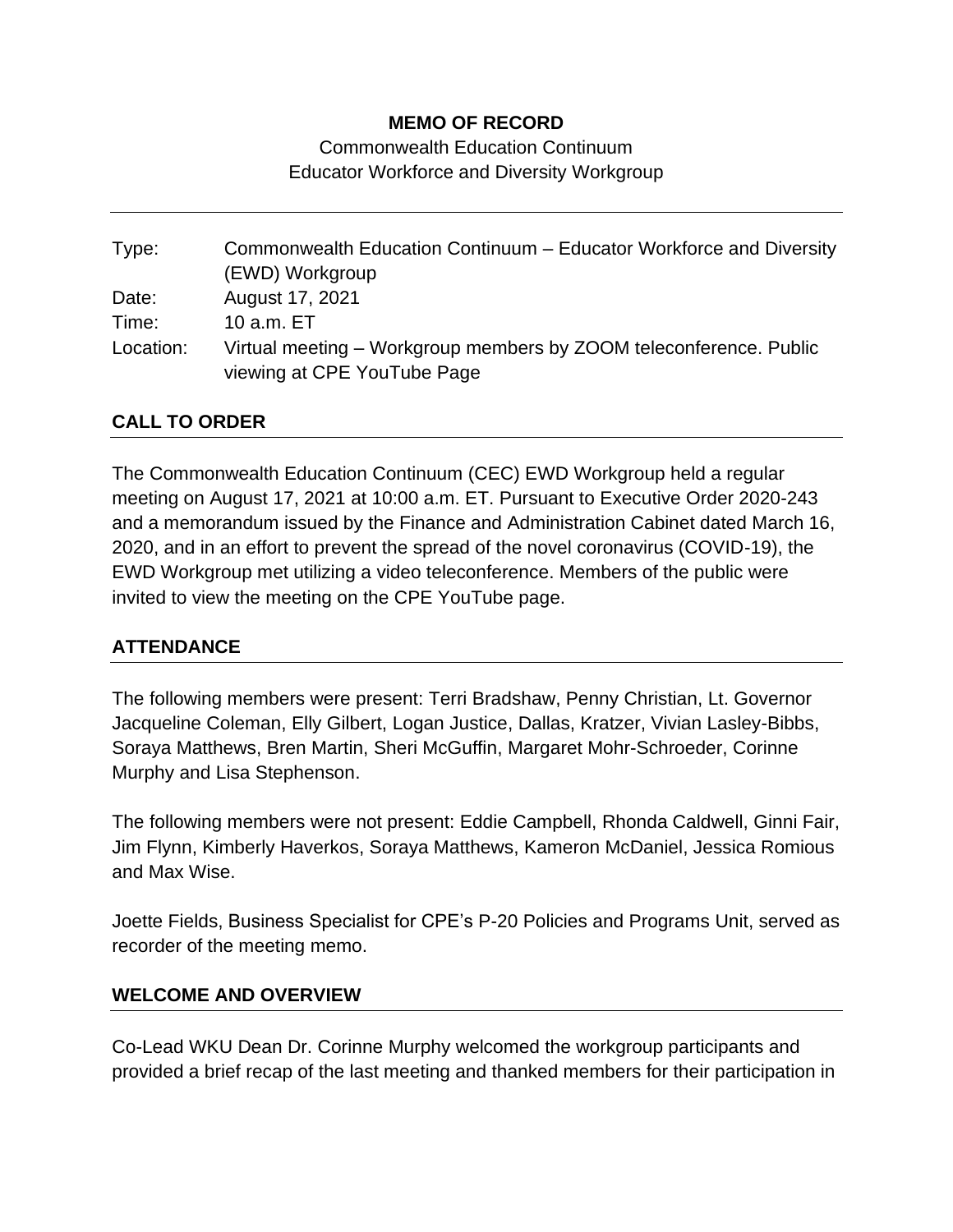sharing ideas. Dr. Murphy reviewed the meeting agenda with the workgroup and revisited meeting objectives.

# **REVIEW OF THOUGHT PARTNER FEEDBACK AND EMERGING RECOMMENDATIONS**

Education Strategy Group (ESG) Associate Director Jhenai Chandler provided a presentation and lead a discussion on preliminary findings for stakeholder engagement that focused on aspirational vision, key challenges to address and emerging recommendations. Recommendations that needed additional refinement were highlighted.

# **BREAKOUT DISCUSSIONS**

Dr. Chandler shared that the workgroup would be divided into three breakout rooms in order to engage in discussion on the identification of key challenges and opportunities for increasing recruitment, training and retainment of a diverse educator workforce in small groups.

- Dr. Amanda Ellis guided the Recruit breakout room.
- Dr. Jennifer Fraker guided the Retain breakout room.
- Dr. Chandler guided the Train and Retain breakout room.

## **FULL GROUP SHAREOUT AND DISCUSSION**

Dr. Chandler guided the group to ensure emerging recommendations fully addressed what was heard from stakeholders and had members prioritize the recommendations and place ownership on the recommendations in order to implement initiatives. Bren Martin and Dr. Ellis shared out for the Recruit breakout session, Dr. Sheri McGuffin and Vivian Lasley-Bibbs shared out for the Train breakout session and Dr. Fraker and Sophie Farmer shared out for the Retain breakout session.

## **NEXT STEPS AND ADJOURNMENT**

Dr. Ellis provided a reminder that the full Continuum will meet on September 23, 2021 at 1:00 p.m. ET and that it will be during this time that the priorities from today will be shared with the full Continuum for their consideration. Dr. Ellis stated that a workgroup meeting will not be held in September, but the workgroup will meet again on October 12. Dr. Ellis thanked everyone for their participation and reminded members that in the